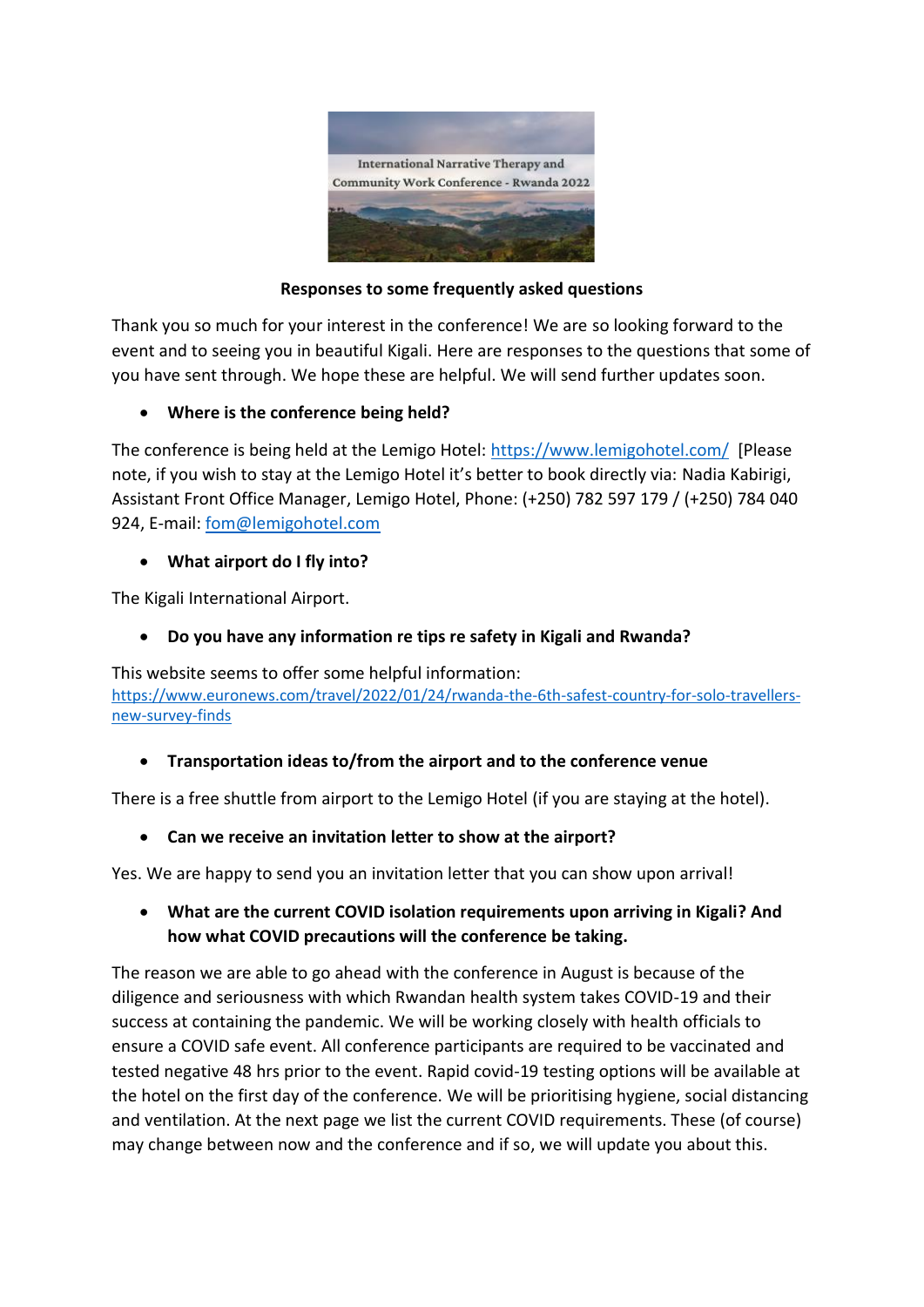## • **Who can attend this conference? Is it only for narrative practitioners?**

You do not have to be a narrative practitioner to attend the conference … you only need to have an interest in narrative therapy and community work! There will be both introductory and advanced workshops during the five days.

## • **For people who won't be able to attend the conference in Rwanda, is there any link that we could join through zoom?**

The conference will be a face-to-face event only. We have been longing for a chance to meet together in the same place! And it will also be lovely to be free for a while from screens and internet connections. So there will not be an opportunity for people to zoom in during the days of the conference. However, we do have a plan for those who would love to attend but cannot.

We are going to do good quality video recordings during the event … and then sometime later (we'll need a few months to edit the footage) we will hold an online event. People can watch the recordings and then come online to ask questions to the Rwandan presenters. We will ask people who want to participate in this way to sponsor a local Rwandan to attend the conference … and then, in exchange, they will be able to be part of the online event. The first person to take this up has been Fariba Ahmadi, an Afghani colleague who now lives in Adelaide. Fariba so wanted to come and be part of the conference and also support Rwandan practitioners that this whole idea came out of conversations with her. If you know anyone who you think would be interested in being involved in the conference this way, please ask them to email Charlotte at [dcp@dulwichcentre.com.au](mailto:dcp@dulwichcentre.com.au)

# • **Will there be any organised trips outside of Kigali?**

If you wish to organise trips outside Kigali we recommend you contact Claudien Nsabagasani and his company, [Birding and Educational Tours Rwanda,](http://birdingrwanda.com/) which runs many different tours experiences.

However, for individuals or groups who would like to visit psychosocial and mental health related community projects and others, we recommend to reach out to Geruka Healing [Centre,](https://www.gerukacentre.rw/) an independent centre in Rwanda and they can help in advising and recommending community projects to pay a visit both in Kigali or outside Kigali.

# • **Can you give us more information on the conference structure and presentations**

A draft program will be available soon! There will be a welcome event on the afternoon of Sunday 7<sup>th</sup> August. The Monday and Tuesday will feature pre-conference half-day and allday workshops. The 3-day conference will formally open on Wednesday morning and run from Wednesday-Friday (10-12<sup>th</sup> August). It will include a series of keynotes (delivered in partnerships – always featuring both Rwandan/African and international presenters) and workshop sessions in which there will always be a choice between presenters from Africa and presenters from other continents. There will also be an emphasis on artistic practice (including song). Hopeful narrative responses to profound suffering (individual and